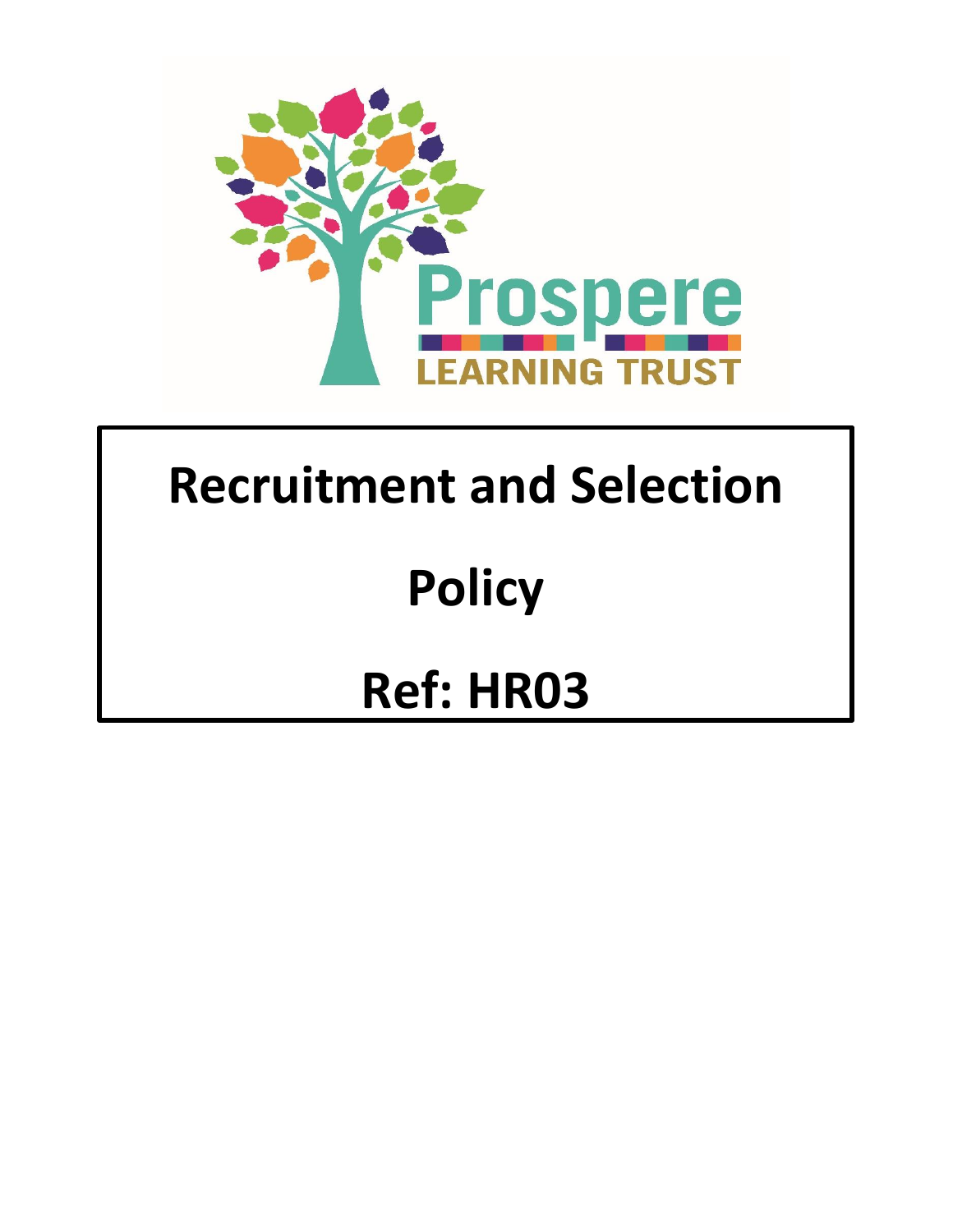### **Contents:**

| Paragraph  |                                                                              |    |
|------------|------------------------------------------------------------------------------|----|
| 1          | Introduction                                                                 | 4  |
| 2          | Scope                                                                        | 4  |
| 3          | Principles                                                                   |    |
| 4          | Roles and responsibilities                                                   |    |
| 5          | Identifying a recruitment need                                               |    |
| 6          | Planning                                                                     |    |
| 7          | Application stage                                                            |    |
| 8          | 8<br>Longlisting and Shortlisting                                            |    |
| 9          | Interview/Assessment stage                                                   |    |
| 10         | Pre-employment checks (including changes to DBS ID checking – Covid19)<br>10 |    |
| 11         | 13<br>Checks on staff who have lived outside the United Kingdom              |    |
| 12         | Starting work pending a DBS Disclosure                                       |    |
| 13         | Single Central Record (SCR)<br>14                                            |    |
| 14         | Maintaining a Safe Culture                                                   | 14 |
| Appendix A | Safeguarding of Children Statement                                           | 15 |
| Appendix B | Flowchart of DBS criminal record checks and barred list checks               | 17 |
| Appendix C | <b>Guidance for Non-Employees</b>                                            | 18 |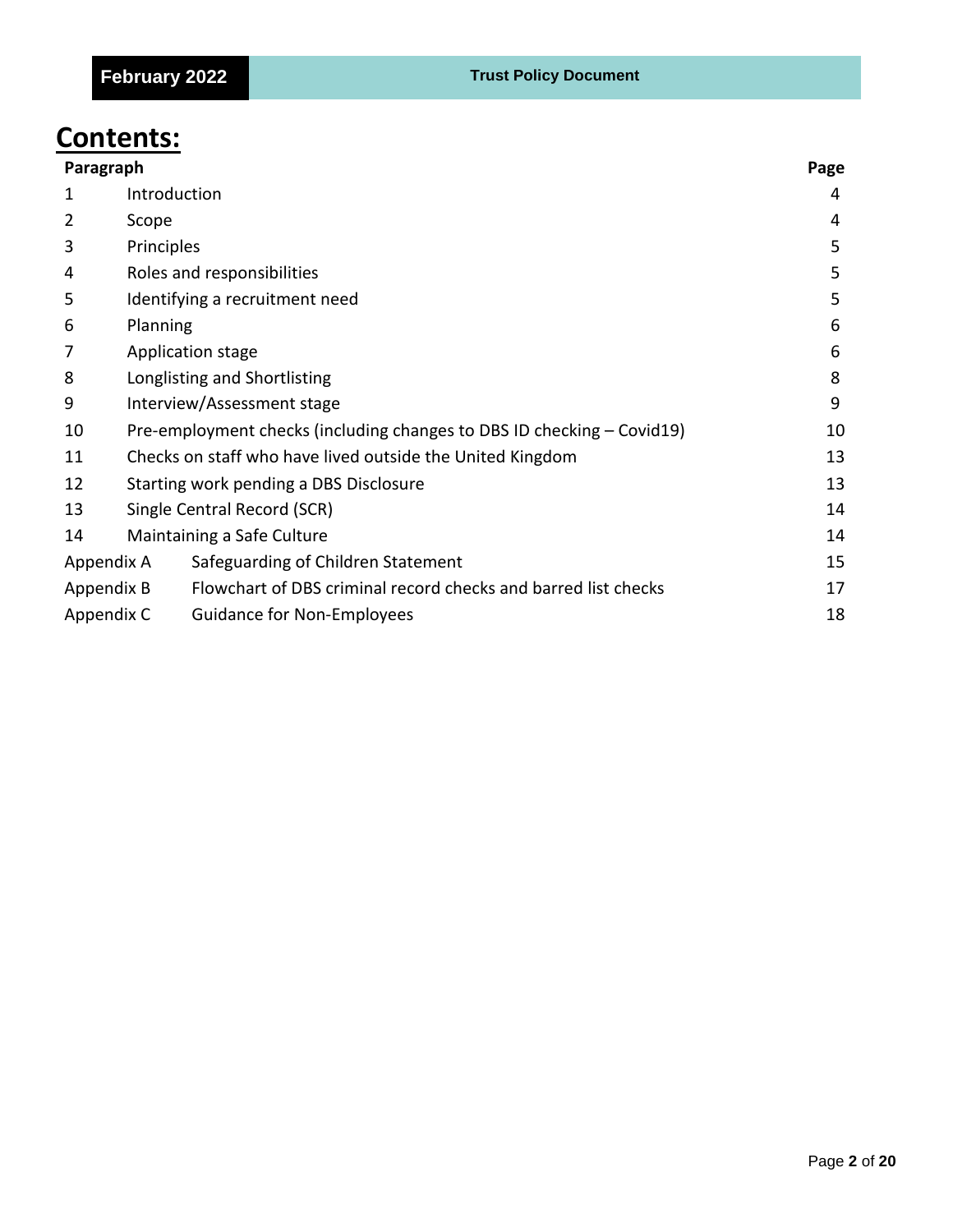| <b>Document Control</b>        |                                                                                                                                                                                                                                                                                                                                                      |  |  |
|--------------------------------|------------------------------------------------------------------------------------------------------------------------------------------------------------------------------------------------------------------------------------------------------------------------------------------------------------------------------------------------------|--|--|
| Title                          | HR03 Recruitment & Selection Policy                                                                                                                                                                                                                                                                                                                  |  |  |
| Date                           | February 2022                                                                                                                                                                                                                                                                                                                                        |  |  |
| Supersedes                     | Previous version from December 2019                                                                                                                                                                                                                                                                                                                  |  |  |
| Amendments                     | Updated procedures to reflect centralised HR support for recruitment. Guidance for non-<br>employees detailed in Appendix rather than main body of policy. Clarification on<br>requirement to inform Headteacher/Head of Service when applying for internal<br>vacancies. Clarification on best practice to have three panel members for interviews. |  |  |
| Related<br>Policies/Guidance   | HR11 Guidance for safer Working Practice for Adults Working With Children<br>$\bullet$<br>A01 Whistleblowing Policy<br>Keeping Children Safe in Education DfE<br><b>Safeguarding Policy</b><br>$\bullet$                                                                                                                                             |  |  |
| Review                         | 3 years                                                                                                                                                                                                                                                                                                                                              |  |  |
| Author                         | A. Park / A. White                                                                                                                                                                                                                                                                                                                                   |  |  |
| Date consultation<br>completed | $N/A$ – minor amendments only                                                                                                                                                                                                                                                                                                                        |  |  |
| Approved Level:                | <b>Resources Committee</b>                                                                                                                                                                                                                                                                                                                           |  |  |
| Date adopted:                  | 8 February 2022                                                                                                                                                                                                                                                                                                                                      |  |  |
| Expires on                     | 7 February 2025                                                                                                                                                                                                                                                                                                                                      |  |  |

#### **Prospere Learning Trust**

is a Multi Academy Trust

Registered in England and Wales number 10872612 Registered Office: Firbank Road, Manchester, M23 2YS

The Prospere Learning Trust has a number of Trust-wide policies which are adopted by all schools/academies in the Trust to ensure an equitable and consistent delivery of provision.

The Trust Board has responsibility for the operational of all schools/academies and the outcomes of all students however responsibility is delegated to the Local Governing Body of each school via the Scheme of Delegation.

Within our policies reference to:

- Governing Body / Governors relates to the members of the Local Governing Body representing the Trust Board.
- School includes a reference to school, academy or free school unless otherwise stated.
- Headteacher includes a reference to Headteacher, Principal or Head of School of a school, academy or free school.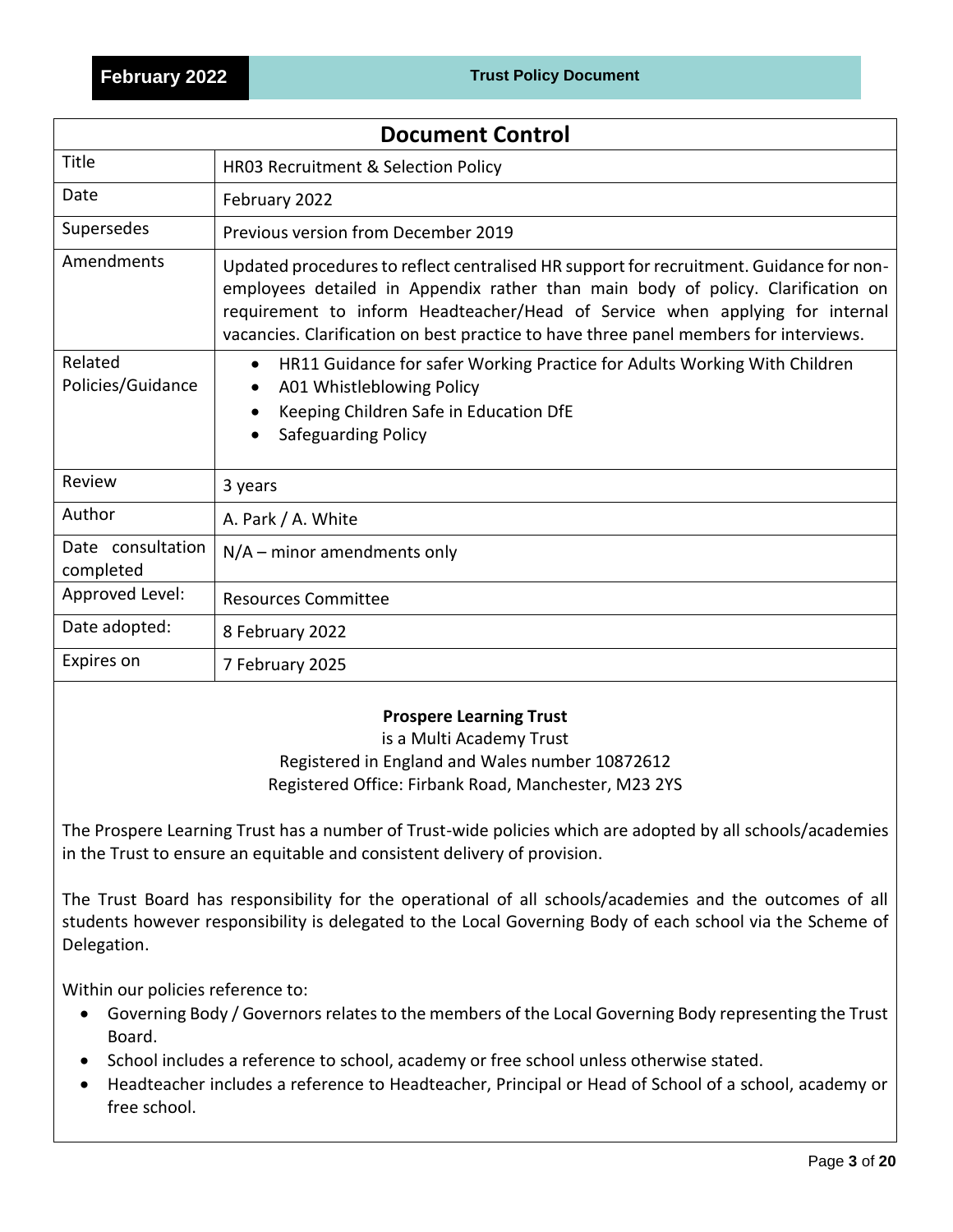#### **1. Introduction**

- 1.1 This Recruitment and Selection Policy has been developed to embed safer recruitment practices and procedures throughout Prospere Learning Trust and to support the creation of a safer culture by reinforcing the safeguarding and well-being of children and young people in our care.
- 1.2 We believe our recruitment policy and practice is an essential element in creating and maintaining a safe and supportive environment for all pupils, staff and others within our schools and aims to ensure both safe and fair recruitment and selection of all staff and volunteers by:
	- o attracting the best possible candidates/volunteers to vacancies,
	- o deterring prospective candidates/volunteers who are unsuitable from applying for vacancies
	- $\circ$  identifying and rejecting those candidates those candidates/volunteers who are unsuitable to work with children and young people
- 1.3 The Trust is committed to using disciplinary procedures that deal effectively with those adults who fail to comply with the Trust's/School's safeguarding and child protection procedures and practices.
- 1.4 As an employer we are under a duty to refer any allegation of abuse against a member of staff to the Designated Officer within one working day of the allegation being made. A referral will be made if a teacher or member of staff (including volunteers) has:
	- $\circ$  behaved in a way that has harmed a child, or may have harmed a child
	- o possibly committed a criminal offence against or related to a child
	- $\circ$  behaved towards a child or children in a way that indicates they would pose a risk of harm if they work regularly or closely with children
	- $\circ$  conducted an act which is deemed inappropriate and may impact on the school's reputation or confidence in staff's ability to safely work with children.
- 1.5 As an employer we are under a duty to refer to the Disclosure and Barring Service (DBS), any member of staff who, following disciplinary proceedings, is dismissed because of misconduct towards a pupil and we may refer any concerns we have before the completion of this process.

#### **2. Scope**

- 2.1 This policy applies to all recruitment, including internal vacancies, for teaching and non-teaching posts. Where there is a specific requirement for one type of post (e.g. teachers), this will be stipulated.
- 2.2 The safe recruitment measures described in these guidelines should be applied in relation to everyone who works in an education setting (where there are children under 18 years of age) who are likely to be perceived by the children as safe and trustworthy adults. Those are not only people who regularly come into contact with children, or who will be responsible for children, as a result of their work. They are also people who regularly work in school when the pupils are present, who may not have direct contact with children as a result of their job, but nevertheless will be seen as safe and trustworthy because of their regular presence in the school. This includes workers not on payroll e.g. staff employed by contractors, including supply teachers employed by agencies and unpaid volunteers.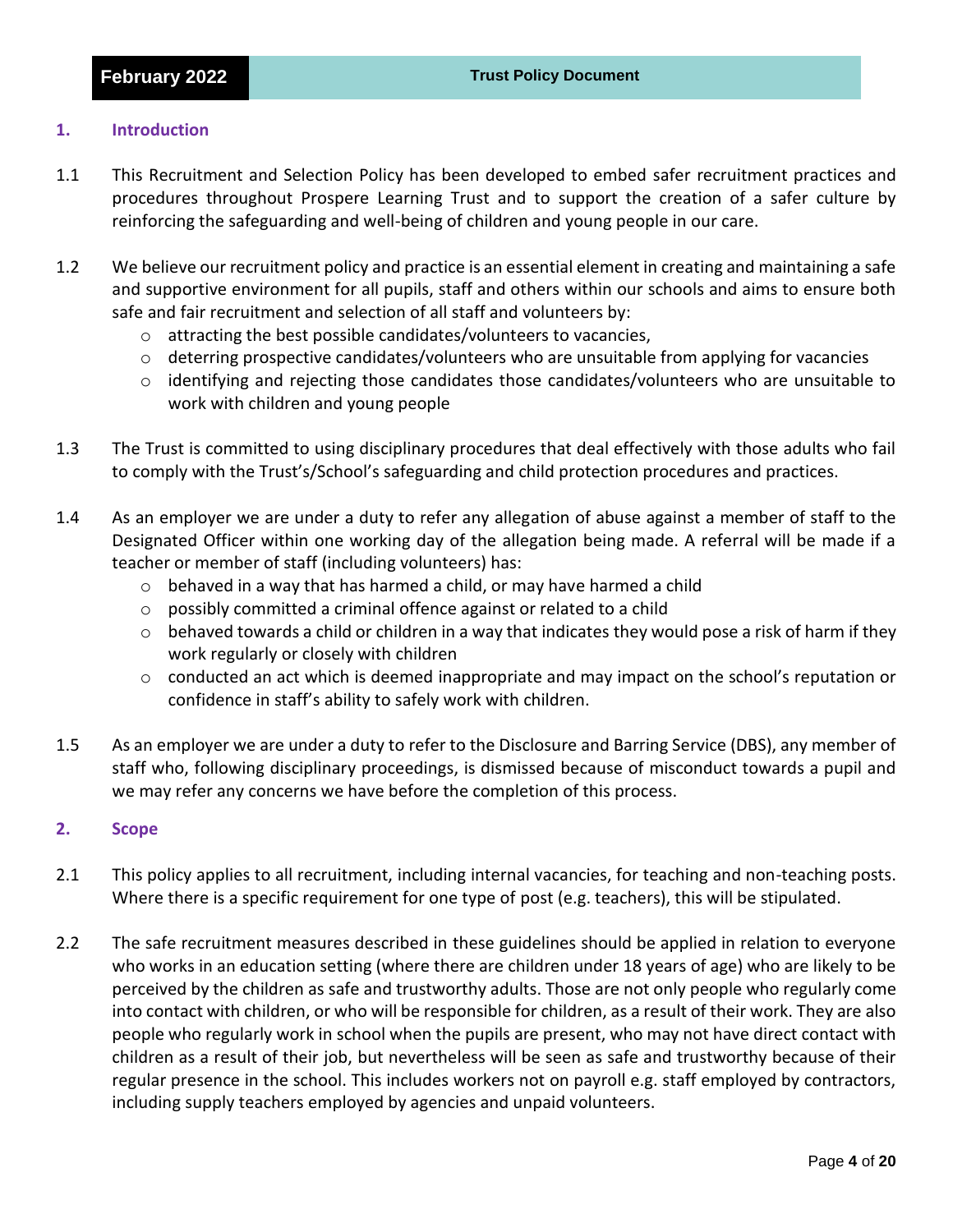#### **3. Principles**

- 3.1 The Trust is committed to safeguarding and promoting the welfare of children and young people and expects all staff and volunteers to share this commitment. All vacancies advertised will contain a statement of Trust's commitment to ensuring the safety and wellbeing of pupils and detailing the preemployment checks required (Appendix A).
- 3.2 The appointment and promotion of excellent staff is also integral to the continued success and progress of our schools. Exemplary recruitment and selection practice is essential to ensure that staff roles and structures are up to date, support our school development plans, and that the people appointed to carry out these roles have the skills, experience and understanding of the demands of the job to provide excellent performance in their roles.
- 3.3 Those involved in managing the recruitment process should be mindful that this process requires careful planning and that they are ambassadors for the Trust/School in their interactions with candidates. Our professionalism and conduct throughout the process is vital not only to encourage candidates to perform at their best during the selection process, but also to ensure that candidates have a positive experience and will accept the post if successful.
- 3.4 The Trust will be mindful of its obligations and duties under the Equality Act 2010 and will be mindful of the protected characteristics in the Equality Act (i.e. age, disability, gender reassignment, race, religion or belief, sex, sexual orientation, marriage and civil partnership) in the application of this procedure.

#### **4. Roles and responsibilities**

#### 4.1 **The Trust Board will:**

- $\circ$  ensure the school has effective policies and procedures in place for the safe and fair recruitment and selection of staff and volunteers in accordance with Department for Education (DfE) guidance and legal requirements
- o monitor the school's compliance with them
- o ensure that appropriate staff and Trustees / Governors have completed safer recruitment training, including a minimum one Trustee / Governor to have undertaken safer recruitment training (as per Regulation 9 of the School Staffing (England) Regulations 2009).

#### 4.2 **The Headteacher will:**

- $\circ$  ensure that schools consistently implement the procedures agreed by the Trust Board
- $\circ$  ensure that all appropriate checks have been carried out on staff and volunteers in the school
- o monitor any contractors and agencies compliance with this document
- $\circ$  promote the safety and well-being of children and young people at every stage of this process

#### **5. Identifying a recruitment need**

- 5.1 In reaching a decision to recruit, the following factors will be considered:
	- $\circ$  The need to create or maintain the role within the current staffing structure
	- $\circ$  Developments in relation to student numbers and other school organisational factors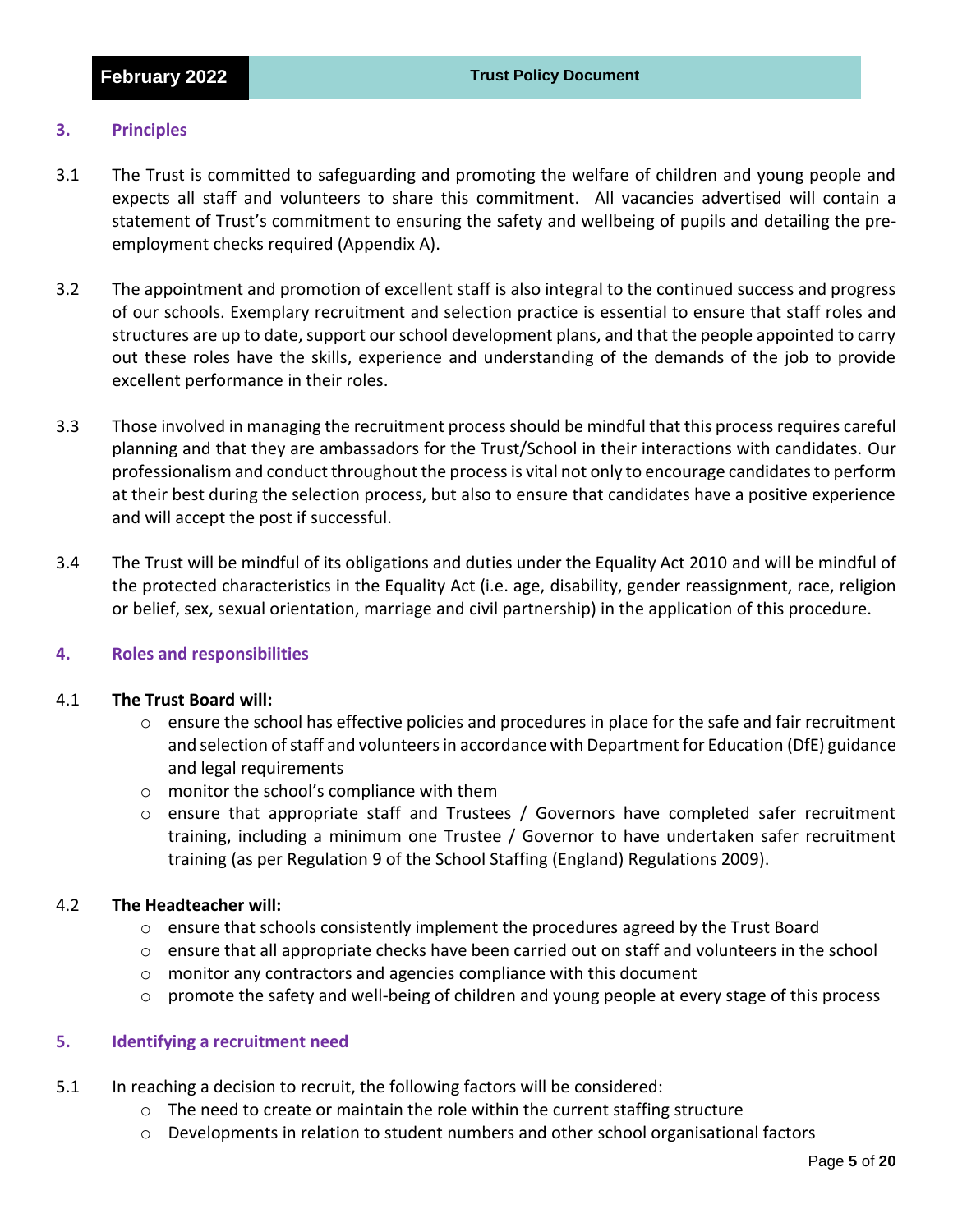- $\circ$  Developments in relation to workforce reform and best education practice
- 5.2 In the normal course of events, these decisions will be taken by the Headteacher and Deputy Headteachers, after consultation with the Senior Leadership Team.
- 5.3 In the event of any proposed appointment falling outside of the normal staffing structure or where there are any contentious or potentially problematic issues the matter will be referred for further consideration as per the scheme of delegation. Where appropriate, the Resources Subcommittee will consider school-based roles and the Trust Board will consider central MAT roles.

#### **6. Planning**

- 6.1 Where a recruitment need has been identified, the senior member of staff with delegated responsibility for the vacancy (the Recruitment Lead) will refer to the **Standard Operating Procedure** published by the HR team and use the standard templates provided for each stage of the process.
- 6.2 Vacancies are advertised by the HR team once approval has been confirmed (Headteacher, Executive Headteacher, Head of HR and Finance Business Partner). Following discussion with the Recruitment Lead, the HR Business Partner will:
	- o ensure that the appropriate job description and person specification are used; it is good practice to review existing job descriptions every time a vacant post is advertised, should significant amendments be made, the post may need to be re-evaluated
	- $\circ$  confirm the appropriate grade, referring to the appropriate national guidance (School Teachers' Pay and Conditions Document; NJC (Green Book) for Local Government Services) or submitting the job description for evaluation if necessary
	- o check the appropriate supporting documentation for candidates is up-to-date and ready to be issued
	- $\circ$  liaise with the Recruitment Lead to decide upon the wording for the advertisement, its location and duration
	- $\circ$  provide guidance on scheduling the key stages of the selection process
- 6.3 Consideration will be given to the benefits of diversity when identifying the panel members and at least one panel member will have completed Safer Recruitment training. The panel will include a Governor/Trustee for senior staff roles (SLT or above).

#### **7. Application stage**

7.1 All advertisements for posts of regulated activity, paid or unpaid, will include the following statement:

*Prospere Learning Trust is committed to safeguarding children and young people and expects all staff to share this commitment. We will ensure that all our recruitment and selection practices reflect this commitment.*

7.2 All applicants will be encouraged to access the recruitment pack online. The recruitment pack will contain: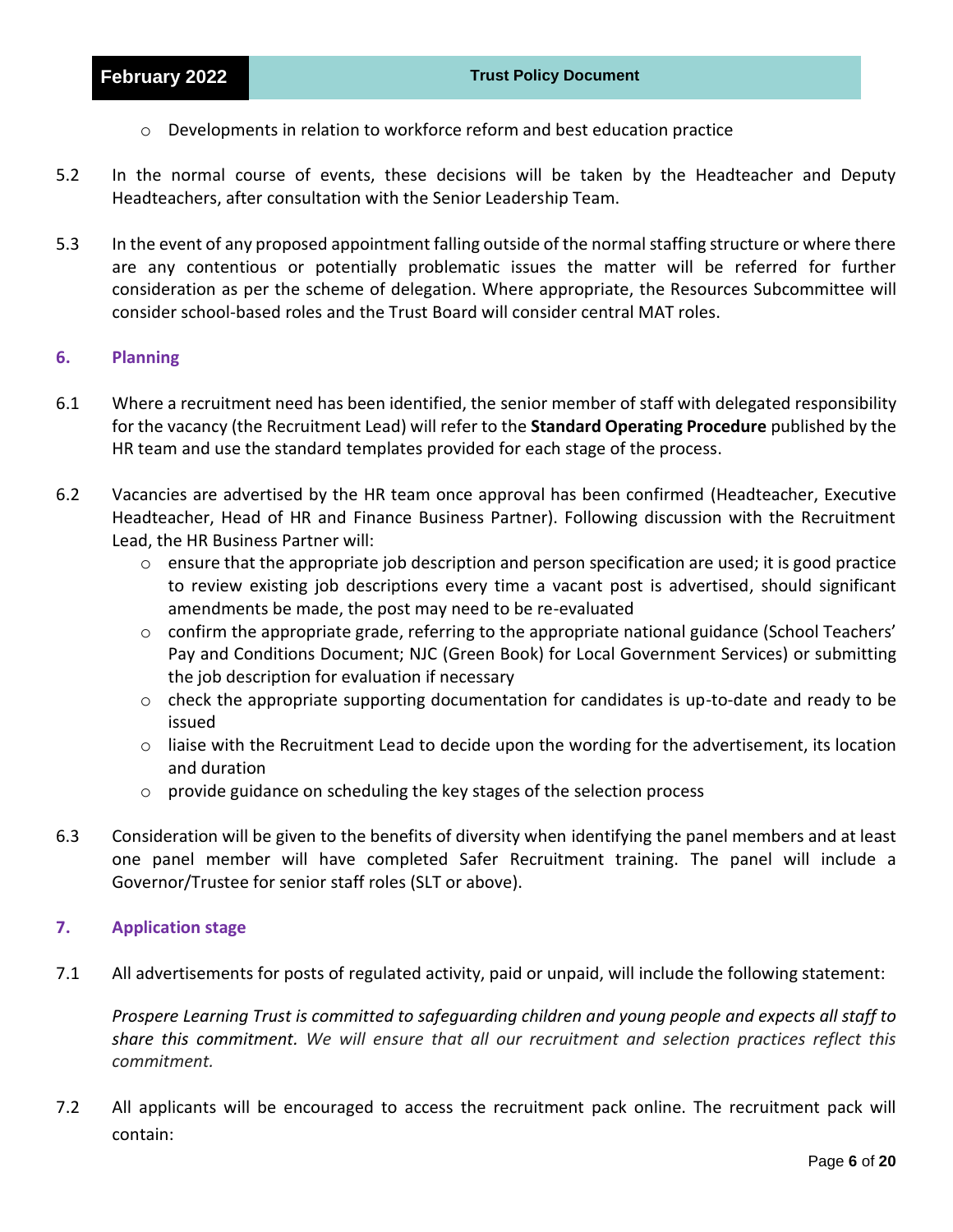- $\circ$  a statement of the school's/Trust's commitment to ensuring the safety and wellbeing of the pupils (see Appendix A)
- $\circ$  job description and person specification
- o an application form
- o Trust/School information pack
- 7.3 The HR Business Partner will discuss recruitment channels with the Headteacher of Head of Service and determine the appropriate advertising approach, this may vary depending on the specific post and length of vacancy (internal/external, media outlets) etc.
- 7.4 The Trust is committed to allocating the necessary resources to support an advertising strategy that maximises the chances of attracting the best quality candidates possible. In so doing, we will ensure that all publications and communications present the school and the Trust in the best possible light. The duration and exposure of any advertising campaign may vary depending on market factors (e.g. shortage subjects may be given greater exposure).
- 7.5 The timing of adverts for the Headteacher and other teaching vacancies will also take account of the relevant resignation dates for these staff (support staff are not limited by these deadlines). Headteachers need to resign by 30 September for a January start, 31 January for a summer term start and 30 April for a September start. Other teachers need to resign by 31 October for a January start, 28 February for a summer term start and 31 May for a September start.
- 7.6 In order to monitor the effectiveness of an advertisement, the HR team will track website views of advertisements, number of applications, and any other relevant information.
- 7.7 Prospective applicants must complete an application form in full. Incomplete application forms may be returned to the applicant where the deadline for completed forms has not passed. Staff applying for vacancies within the Trust must complete the Internal Application Form and are required to inform their Headteacher / Head of Service that they are applying for another role.
- 7.8 Applicants will be asked to declare whether they have an unspent or spent convictions or cautions with an application of the Self Disclosure Declaration Form. Administrative arrangements are in place to confidentially share this information with the relevant HR Business Partner who can take it into account when determining a candidate's suitability for interview.

In some situations, it will be obvious that a conviction makes it impossible for the candidate to be appointed, therefore interviewing will not be contemplated and the applicant will be advised to that effect. However, there may be some types of conviction which fall into a 'grey area' and in this event, it would be acceptable to interview the candidate if they fit the shortlisting requirements and discuss the conviction with them at the end of the interview. If the candidate turns out to be the most suitable for the post and we are satisfied that the conviction would not affect their appointment, then an offer of employment may be made.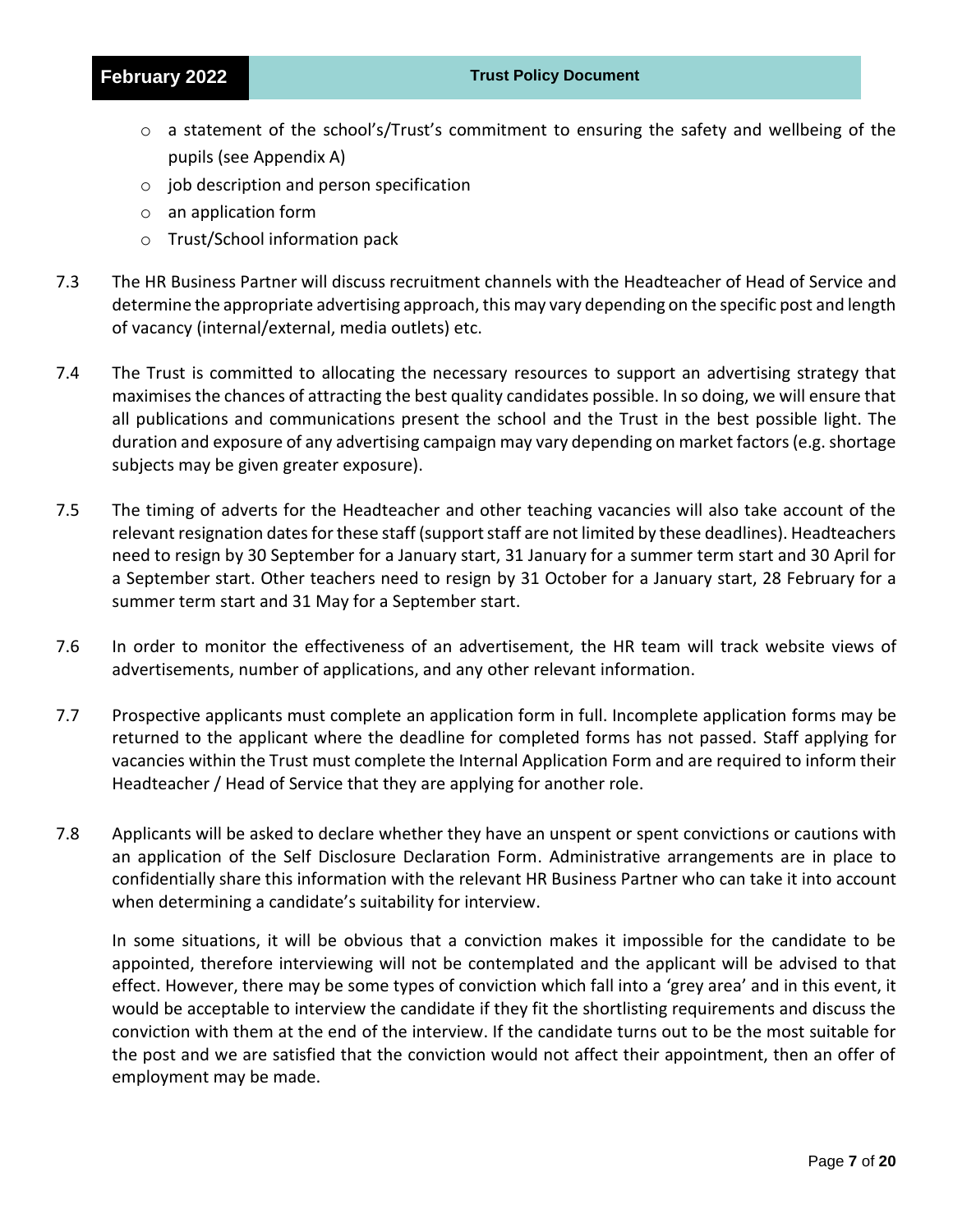Although the candidate has disclosed their conviction, this will also be verified by obtaining a DBS check in the normal way and the offer of employment will state that it is subject to DBS check and confirmation of the details disclosed through that process. In the event of any uncertainty about the correct course of action in these circumstances, advice will be sought from the school's HR Business Partner.

#### **8. Longlisting and Shortlisting**

- 8.1 The school's recruitment administrator (i.e. School Operations Manager, School Administrator, Head's PA) will redact the front page of the application form containing identifying information and will remove the Equality Monitoring Form to ensure that candidates are scored based on the qualifications, skills, knowledge and experience detailed in their application.
- 8.2 Where a high volume of applications has been received, the HR Business Partner or HR Administrators may conduct an initial review the applications (sifting) and remove any applications which do not meet the essential criteria listed in the Person Specification.
- 8.3 Candidates will then be shortlisted against the Person Specification for the post by two panel members, scored using the standard scoring criteria and notes kept documenting the reasons behind recruitment decisions. It is recommended that no more than 6 candidates are interviewed for any single post. If a higher number of candidates remains after shortlisting, the Recruitment Lead will discuss further shortlisting options with the HR Business Partner such as telephone screening or online assessments.
- 8.4 All applications will be scrutinised to ensure that they have been completed fully, that the information provided is consistent, there are no discrepancies and any gaps in education or employment are identified. Any anomalies identified by the scrutiny will be noted so that they can be taken up as part of the consideration of whether to shortlist the applicant.
- 8.5 It is essential that shortlisting is an objective procedure. It may be necessary to demonstrate such objectivity retrospectively. All documentation related to recruitment and selection procedures will be kept for six months after the appointment has been made, filed securely at the school.
- 8.6 No person will be called to interview for a teaching position unless they have Qualified Teacher Status (QTS) or fall within one of the special categories specified in the Education (Specified Work and Registration) (England) Regulations 2003 (as amended in 2008).

Those special categories are as follows:

- o Trainee teachers on mainstream or employment-based routes to QTS (this includes routes into
- $\circ$  teaching such as School Direct, Overseas Trained Teacher Programme and Teach First);
- $\circ$  Overseas Trained Teachers (OTTs) who have worked in the UK for less than 4 years since the first date they did so;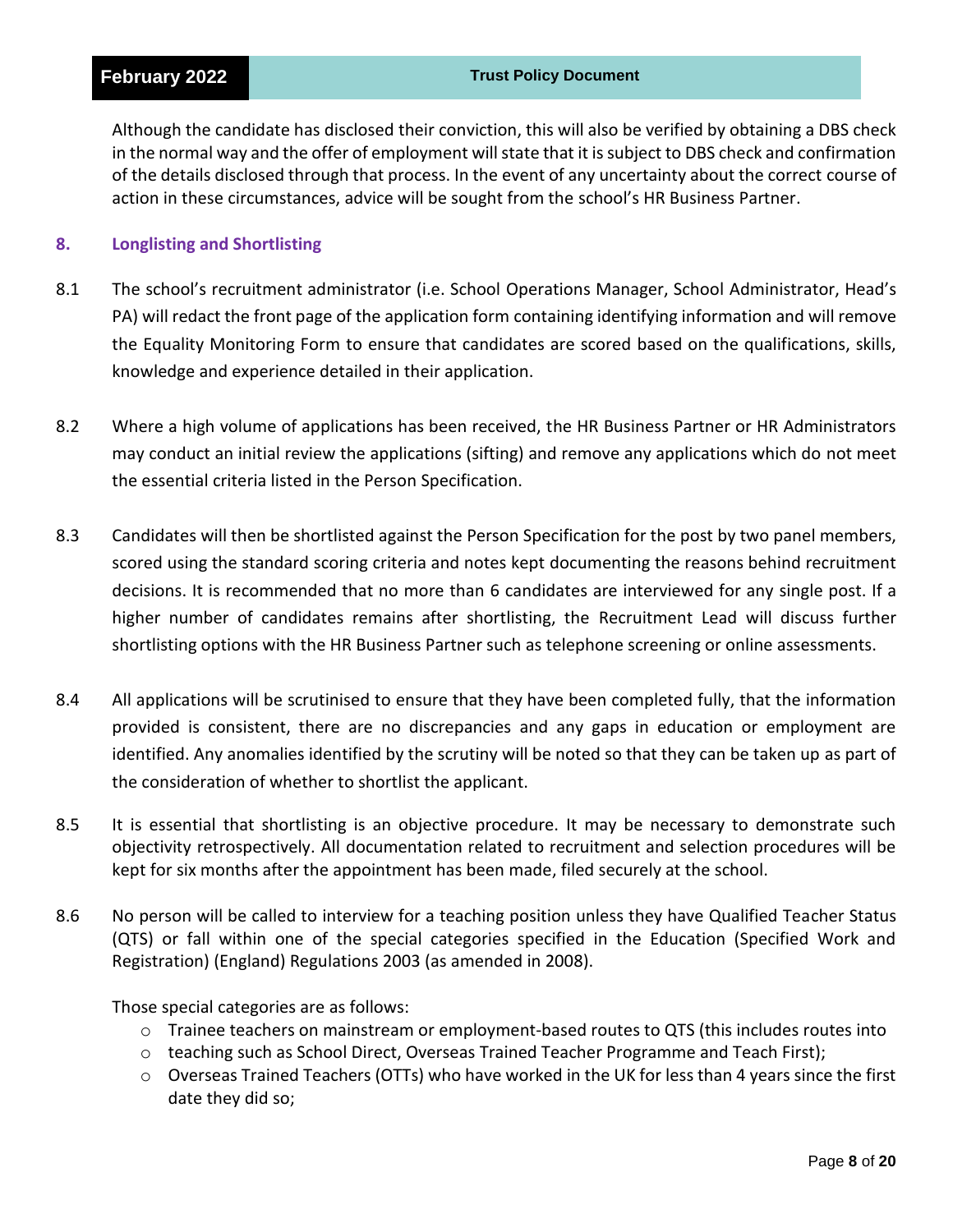- $\circ$  Instructors (these are 'unqualified teachers' who the law allows to carry out the same duties as qualified teachers e.g. music tutors);
- $\circ$  Staff employed to assist or support the work of anyone falling within one of the above categories subject to them having the necessary skills and being supervised and directed by a qualified teacher e.g. Teaching Assistants.

We are also conscious that a candidate may have a DfE reference number without necessarily holding QTS.

- 8.7 An email or letter will be sent to all unsuccessful candidates thanking them for their application and notifying them that their application will not be progressed to the next stage. Feedback is not offered as standard at the shortlisting stage.
- 8.8 Having shortlisted, a panel may decide that no applicant meets the essential requirements for the post. In this situation the job description, person specification and advert should be reviewed before a decision is made to re-advertise.

#### **9. Interview/Assessment stage**

9.1 Selection methods will be determined by the nature and duties of the post, but all vacancies will require an interview of shortlisted candidates. Interviews will always be face-to-face, but technology will be used to support this in extenuating circumstances. Ideally, the panel will consist of three members. In cases where shortlisted candidates have declared disabilities and/or the need for special arrangements to enable them to access the interview/assessment fully, adjustments will be put in place and the candidate consulted / informed of these adjustments ahead of the day of the interview.

Candidates called to interview will receive:

- o A letter confirming the interview and details of the panel members
- o An outline of the selection process
- $\circ$  Details of the documents they are required to bring with them (see 10.2)

Candidates will be required to:

- o Explain any gaps in employment
- o Explain satisfactorily any anomalies or discrepancies in the information available to the panel
- $\circ$  Declare any information that is likely to appear on the DBS disclosure
- o Demonstrate their ability to safeguard and protect the welfare of children and young people.
- 9.2 Part of the interview will focus upon the candidate's attitude toward children and young people and their ability to support the school's commitment to safeguarding and promoting the welfare of children.
- 9.3 Panel members should record all relevant information provided by applicants, as this information will be needed to assess each applicant against the requirement of the job. Notes should be written up during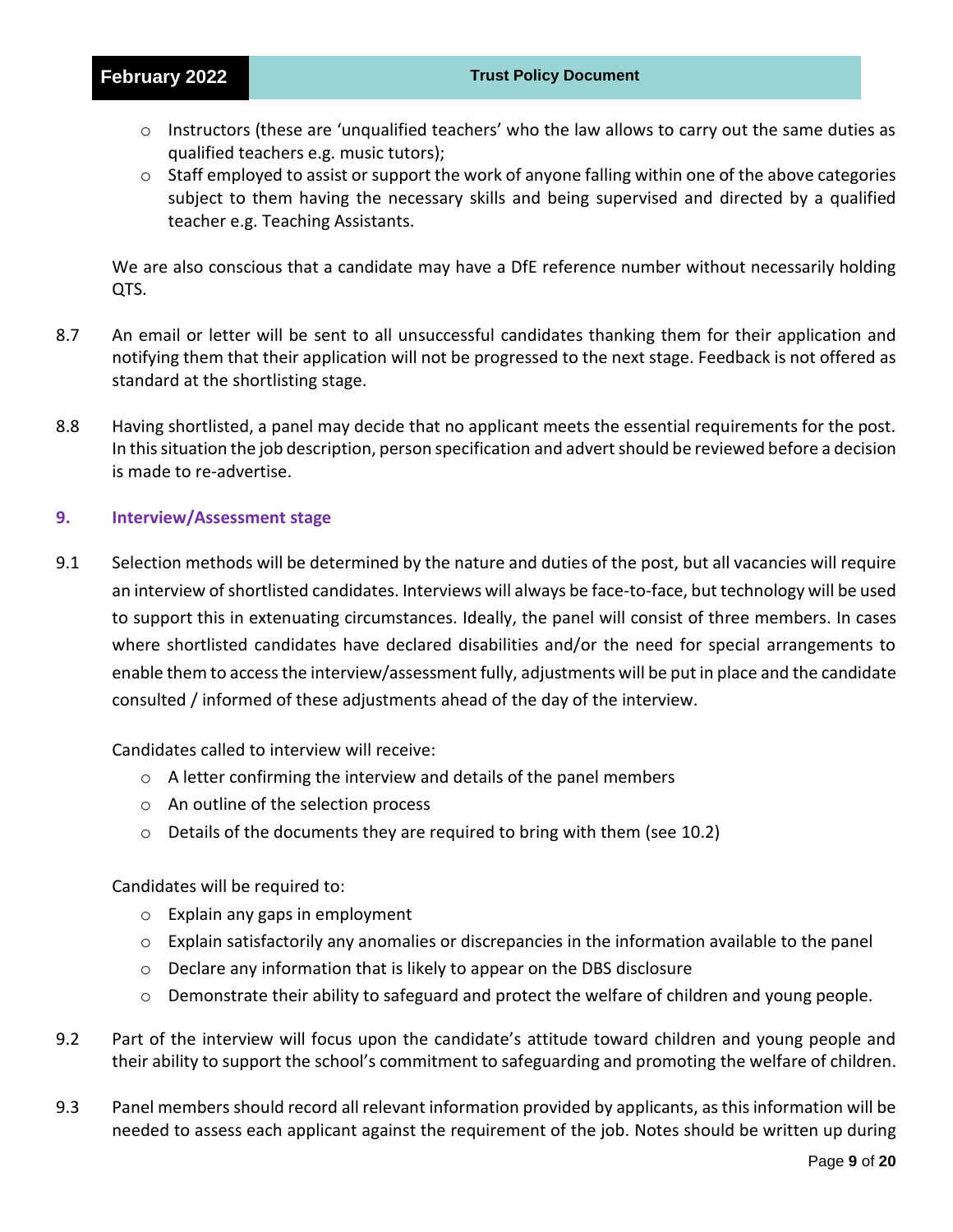or immediately after the interview – recording relevant answers and detail, bearing in mind the provisions of the Data Protection Act (2018) which will enable the candidates to ask to see interview notes where they form part of a 'set' of information about the candidate.

- 9.4 Pupil involvement, or observing shortlisted candidates' interaction with pupils, is common and recognised good practice i.e. asking candidates to teach a lesson, arranging for pupils to show candidates around the academy (usually accompanied) or through a student interview panel (accompanied).
- 9.5 All assessment tasks will be scored using objective criteria. When all the interviews and assessment tasks have concluded, the panel will meet to review their scores and to determine whether they will appoint any of the candidates. In some cases, the selection process will be managed in stages and candidates may not participate in all tasks if they are not appointable in a preliminary stage. Candidates will be advised of the selection process in advance.
- 9.6 We seek to achieve unanimous agreement of the panel for all appointments. Where this is not achieved, the decision is delayed, and the discussion revisited. If unanimity is still not possible, the final decision rests with the Recruitment Lead (in consultation with the Headteacher if they are not present).
- 9.7 All interviewed candidates will receive appropriate feedback, whether they are successful or not.

Any questions or concerns raised by candidates should be documented, as well as the responses provided to them.

#### **10. Pre-employment Checks**

10.1 As a Trust, we are committed to thorough and robust pre-employment checks that ensure that successful candidates are fully qualified and fit to work in a school environment. Our schools will follow DfE guidance when implementing appropriate pre-employment checks. The application form is the first stage of this checking process, followed by reference checking when candidates are selected for interview.

All offers are conditional and a job offer can be withdrawn if the results of DBS checks/and or other preemployment checks show anything that would make the individual unsuitable for the post that they have been offered.

- 10.2 All shortlisted applicants are asked to bring proof of identity, qualifications and eligibility to work in the UK to interview. This allows us to check their professional status and to complete the necessary DBS checks should they be selected for appointment. These purposes are made clear in the letter inviting candidates to interview. The checks are then completed and recorded on the day of the selection process. Documents confirming education and professional qualifications must be either:
	- o The original;
	- o A certified copy of the certificate/diploma etc.;
	- o A letter of confirmation from the awarding body.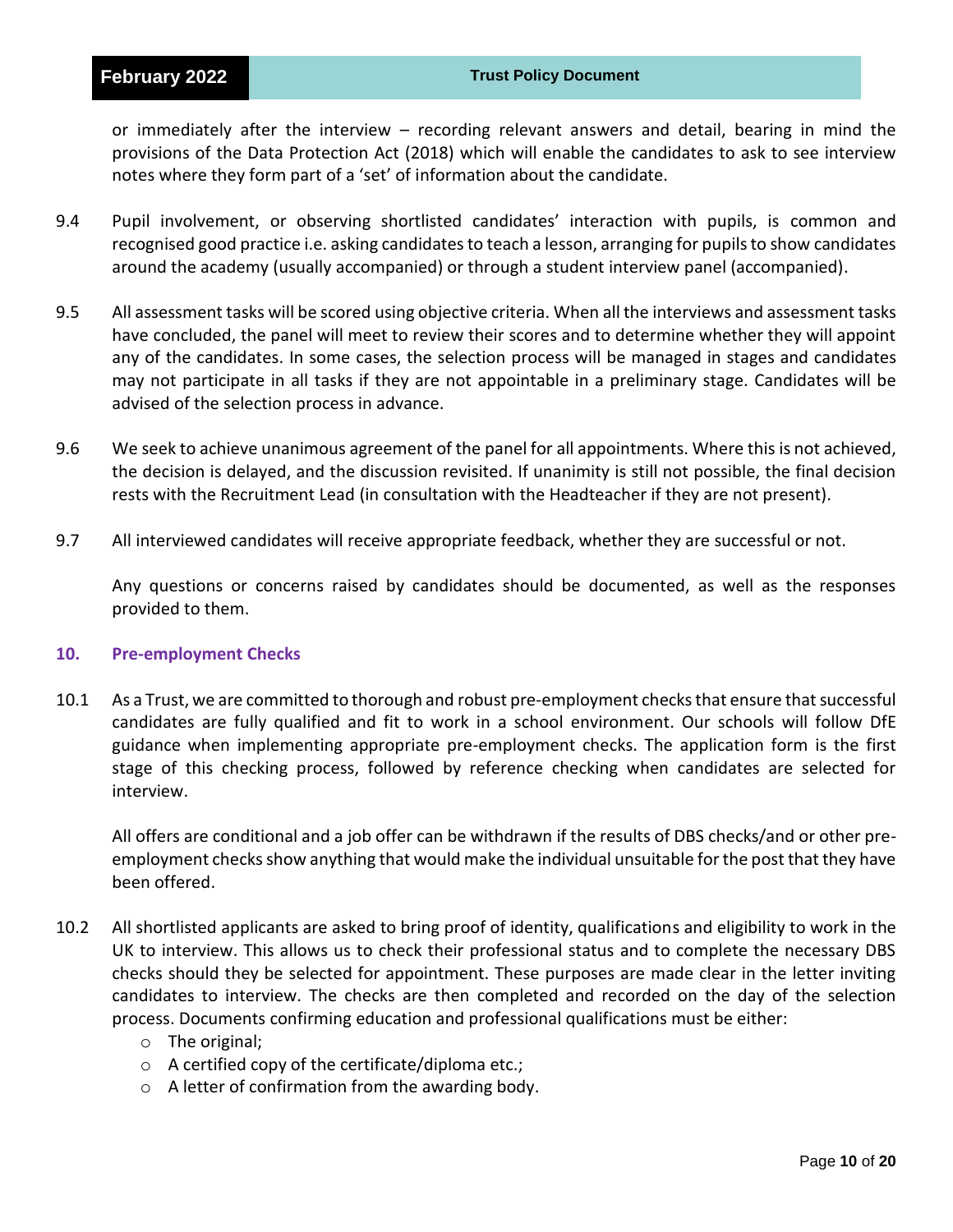10.2.1 As a result of the coronavirus outbreak, DBS made some temporary changes to the ID checking guidelines for standard and enhanced checks - and basic checks, when submitted through a Responsible Organisation. Guidance can be found here [https://www.gov.uk/government/publications/dbs-identity](https://www.gov.uk/government/publications/dbs-identity-checking-guidelines/id-checking-guidelines-for-standardenhanced-dbs-check-applications-from-1-july-2021)[checking-guidelines/id-checking-guidelines-for-standardenhanced-dbs-check-applications-from-1-july-](https://www.gov.uk/government/publications/dbs-identity-checking-guidelines/id-checking-guidelines-for-standardenhanced-dbs-check-applications-from-1-july-2021)[2021](https://www.gov.uk/government/publications/dbs-identity-checking-guidelines/id-checking-guidelines-for-standardenhanced-dbs-check-applications-from-1-july-2021)

The guidance provides for identity checking to be carried out via video call and should only be implemented for urgent cases where it is not possible to follow the normal identity checking guidelines. The applicant must present the original versions of these documents when they first attend their employment or volunteering role.

Any risks identified when using live video must be assessed and mitigated if implementing this practice. It is not acceptable to rely on the inspection of the documents via a live video link, or by checking a faxed or scanned copy of the document.

- 10.3 All appointments are subject to satisfactory references, vetting procedures and DBS clearance. Two references will normally be obtained for all shortlisted candidates prior to interview so that any issues of concern can be explored further with the referee and taken up with the candidate at interview. One reference should be from the applicant's most recent or current employer. A standard reference request form will be used for teaching or non-teaching positions as appropriate.
- 10.4 In exceptional circumstances, it might not be possible to obtain references prior to interview, either because of a delay on the part of the referee or because a candidate strongly objects to their current employer being approached at this stage. In the latter scenario, an especially strong case would need to be made to delay our request for a reference from the appropriate employer until after the interview process. The Trust acknowledges that outside of the education sector, the practice of providing a reference prior to a firm job offer being made is rare, therefore more flexibility may be allowed for support staff positions. In any case, where a reference has not been obtained on the preferred candidate before interview, we will ensure that it is received and scrutinised, and any concerns are resolved satisfactorily, before the person's appointment is confirmed.
- 10.5 The purpose of seeking references is to obtain objective information to support appointment decisions. A copy of the job description and person specification for the post for which the person is applying will be included with all references. They will always be sought and obtained directly from the referee. We do not use testimonials provided by the candidate. Neither do we accept references addressed "To Whom It May Concern", as they might be the result of a "settlement agreement" and are unlikely to include any adverse comments.
- 10.6 References will be sought directly from the referee, and where necessary, referees will be contacted to clarify any anomalies or discrepancies. Detailed written records will be kept of such exchanges.
- 10.7 Where necessary, previous employers who have not been named as referees may be contacted in order to clarify any such anomalies or discrepancies. Detailed written records will be kept of such exchanges. All requests for references will be based upon objective data rather than subjective opinion. Our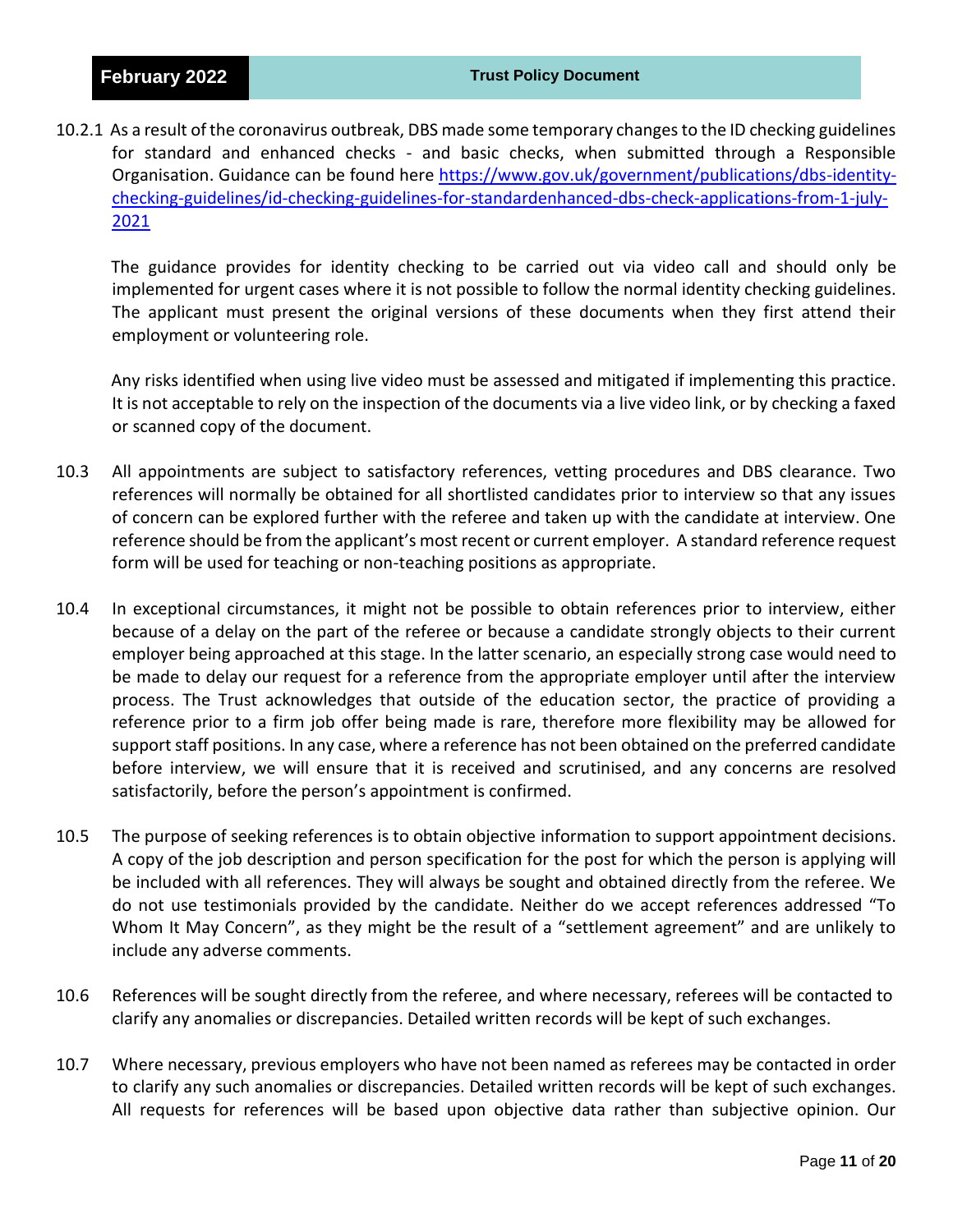#### **February 2022 Trust Policy Document**

reference forms have been designed to meet these requirements and to ensure that essential information relating to salary, duration or employment, attendance, disciplinary record etc. are received.

- 10.8 Referees will be asked specific questions about the following:
	- o The candidate's suitability to work with children and young people
	- $\circ$  Any disciplinary warnings, including time-expired warnings, relating to the safeguarding of children and young people
	- $\circ$  Any formal capability procedures for teaching staff within the past two years
	- o The candidate's suitability for the post

We do not gather information about sickness absences and health on reference requests, this information will be picked up for the successful candidate at the pre-employment health screening stage.

- 10.9 For a headship, if the applicant is from a maintained school one of the references must be from the appropriate LA contact. If the Headteacher applicant is employed in an Academy or the private education sector, a reference will be obtained from the Chair of Trust Board or the person in the most senior managerial position. For existing staff working within schools, one of the references must be from the applicant's current or latest Headteacher. Support staff references will be sought from the appropriate senior line manager.
- 10.10 On receipt, references will be checked to ensure that all specific questions have been answered satisfactorily. This will normally be undertaken by the Headteacher in consultation with the HR Business Partner. If all questions have not been answered or the reference is vague or unspecific, the referee will be telephoned and asked to provide supplementary written answers or amplification as appropriate. The information given will also be compared with the application form to ensure that the information provided about the candidate and their previous employment by the referee is consistent with the information provided by the applicant. Any discrepancy in the information will be taken up with the applicant, either by telephone or at the interview itself. Where there are serious concerns about the content of the references, further advice will be sought from the Head of HR.
- 10.11 All staff working in the school will require a satisfactory, enhanced DBS certificate, which includes barred list information, as they are all deemed to be engaging in regulated activity. The school will follow relevant DBS guidance if a disclosure reveals information that a candidate has not disclosed during the selection process.

Where:

- $\circ$  The candidate is found to be on DBS barred lists, or the DBS check shows they have been disqualified from working with children by a Court; or,
- $\circ$  An applicant has provided false information in, or in support of their application; or,
- $\circ$  There are serious concerns about an applicant's suitability to work with children

advice will be sought, and the facts reported to the police and the DBS.

10.12 In addition to the checks detailed above, an offer of appointment is subject to: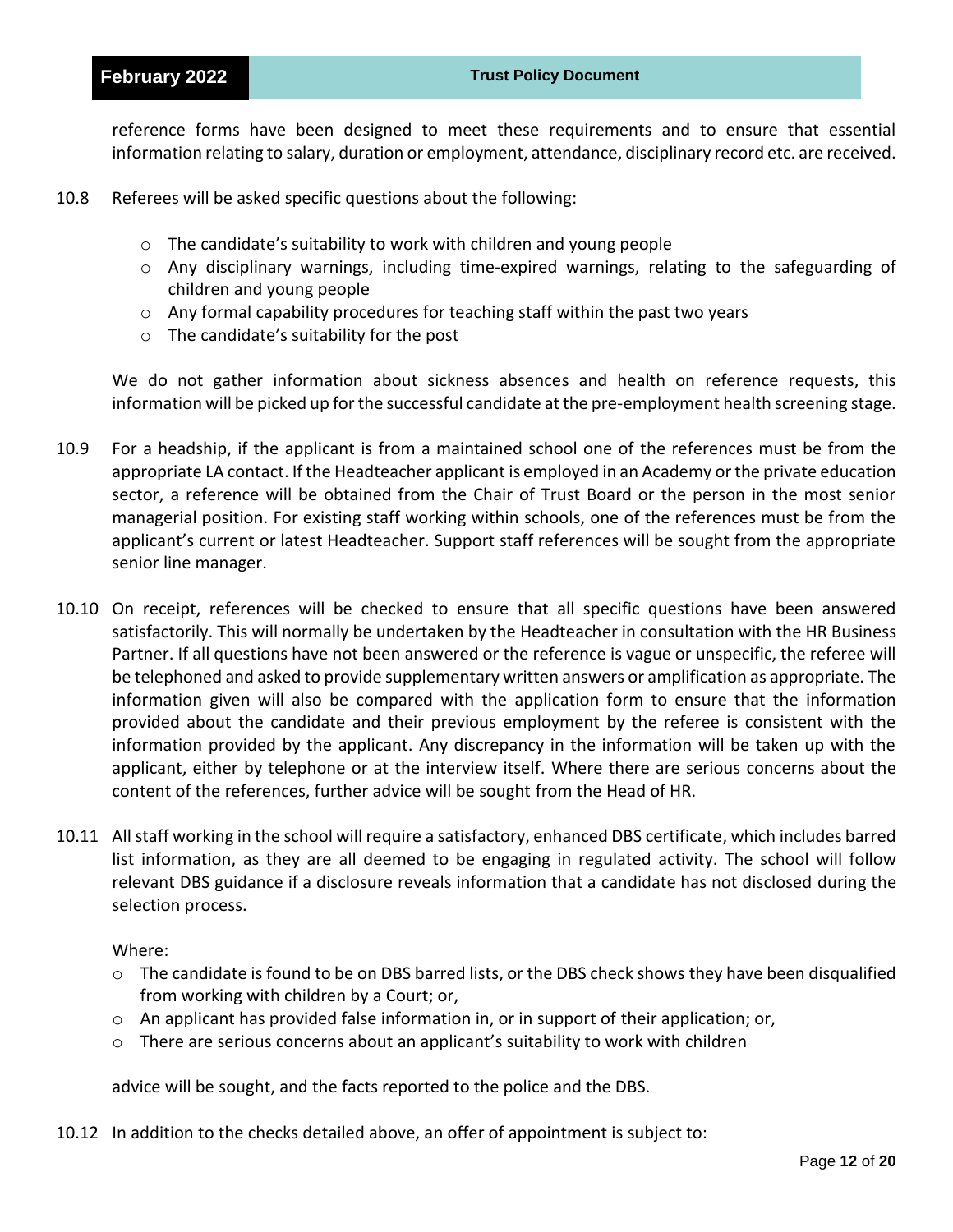- o Verification of qualifications and professional status e.g. NCTL registration, QTS, NPQH must be provided prior to confirmation of appointment;
- $\circ$  Verification of successful completion of statutory induction period is required for all those appointed to teaching positions who obtained QTS after 7 May 1999.
- $\circ$  Verification that anyone appointed to carry out teaching work is not prohibited from teaching, using the Teacher Services' system.
- $\circ$  For management/governance roles only: Verification that the individual is not prohibited under Section 128 provisions. This can be done via the Teacher Services system but for any regulated roles undergoing a DBS barred list check, this will also identify any section 128 direction.
- o Satisfactory completion of the probationary period (for support staff posts).
- 10.13 All checks will be:
	- o Confirmed in writing.
	- o Documented and retained on the personnel file and Single Central Record (subject to certain restrictions on the retention of information imposed by DBS regulations); and
	- $\circ$  Followed up where they are unsatisfactory or there are discrepancies in the information provided.

#### **11. Checks on staff who have lived outside the United Kingdom**

- 11.1 Newly appointed staff that have lived outside the United Kingdom must undergo the same checks as all other staff. However, DBS Disclosures will not normally show offences committed by individuals whilst living abroad. Therefore, in addition to a DBS check, we will undertake additional checks such as obtaining certificates of good conduct from relevant embassies or police forces. Where possible, these checks will be completed prior to the individual starting work or volunteering.
- 11.2 Where an applicant is from, or has lived in, a country where checks cannot be made for child protection purposes, or is a refugee with leave to remain in the UK but with no means of obtaining relevant information, we will take extra care in taking up references and carrying out other identity checks. Additional references will be sought, and references followed up by phone as well as in written form. Appointments will be subject to additional advice being sought from our HR advisory service and relevant agencies.

#### **12. Starting work pending a DBS Disclosure**

- 12.1 We will ensure that an enhanced DBS check is obtained before an individual begins work at the school. The request for the DBS check will be submitted as soon as practicable after the individual's appointment and the final disclosure must be obtained before the person starts work.
- 12.2 In a small minority of cases the Headteacher may use their discretion to allow an individual to start work with the school pending receipt of a DBS check, but will ensure that the individual is properly supervised and that all other checks, including DBS barred lists, have been completed. This option will be given due consideration if the person is transferring from a similar position without a break in service of more than three months, and has an enhanced DBS check from the past twelve months, or is signed up to the DBS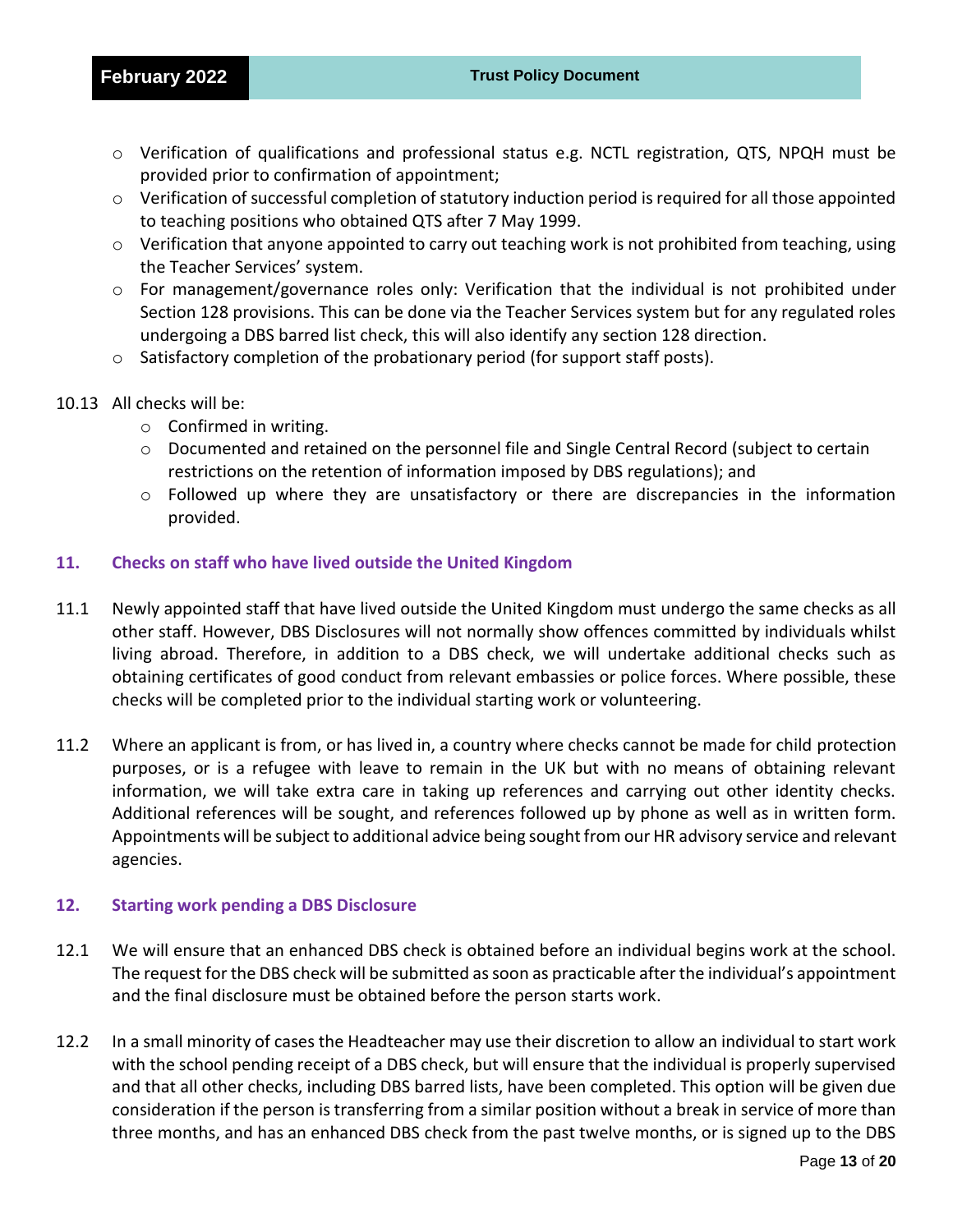#### **February 2022 Trust Policy Document**

update service. Before finalising their decision, the Headteacher will complete an appropriate risk assessment to support their decision-making process.

#### **13. Single Central Record (SCR)**

- 13.1 Each School within the Trust will maintain a Single Central Record (SCR) of vetting checks carried out on all adults who work with, or in the company of, our students. This includes, but is not limited to:
	- o All appointments made to the School's staff body
	- o Supply staff (both our own and agency)
	- o Invigilators
	- o Instrumental teachers
	- o Instructors used in the Performing Arts department
	- o PE coaches and volunteers
	- o SEN support and volunteers
	- o Medical professionals including school nurses, CAMHS professionals, and Speech and Language **Therapists**
	- o Support and volunteers to other departments
	- o Governors / Trustees
	- o ITT and other university students
	- o Cleaning staff
	- o Other contract staff

The SCR indicates that the following checks have been completed, including the date when this was done and who undertook the checks:

- o Personal details (name, address, telephone number, date of birth)
- o Identity
- o Qualifications and professional status (as appropriate)
- o List 99 checks for all staff appointed before October 2009 or check of the DBS-barred lists for those appointed after.
- o Enhanced DBS numbers
- o Right to work in the UK

The accuracy of this record is a high priority for the school. It is maintained to be available for inspection at any point in time with no notice.

#### 13.2 Refer to Appendix C for guidance on vetting procedures for non-employees

#### **14. Maintaining a Safe Culture**

We are conscious of the need to continue awareness of safeguarding issues beyond the recruitment process and this is covered within our Safeguarding Policy. Please refer to our Safeguarding Policy for more details.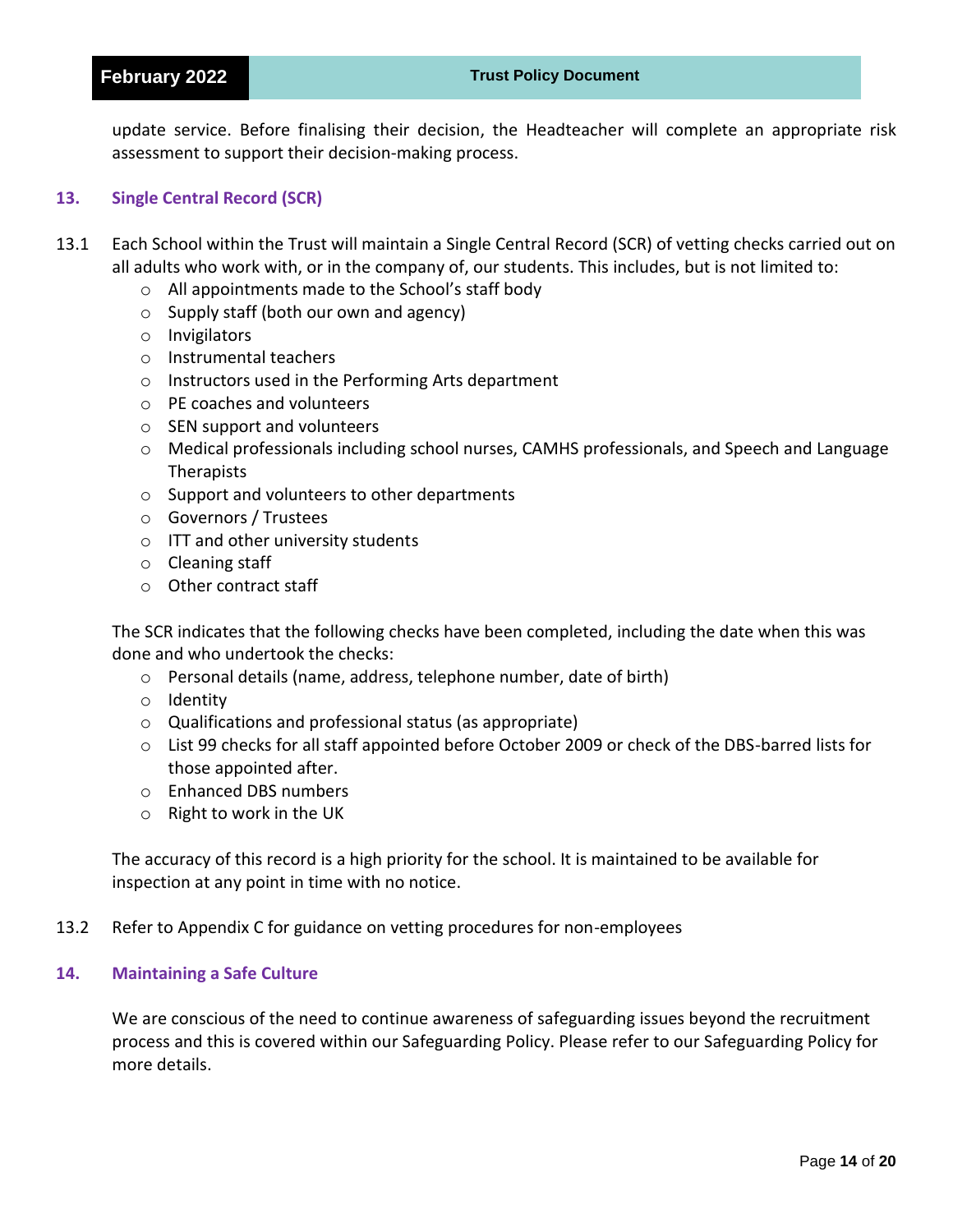### **APPENDIX A – Safeguarding of Children Statement**

#### Our commitment:

We put children and learners' wellbeing at the heart of everything that we do and, therefore, do all that we can to ensure those who work for us share our commitment. This is reflected in our rigorous recruitment processes and pre-employment checks.

We select the best candidates through good, thorough recruitment practice, ensuring equality of opportunity, and deterring, or rejecting, those who may not be suitable to work for our Trust.

All roles require the following:

- Your identity must be confirmed by sight of original official documents such as a Birth Certificate and photo identification such as a Passport.
- We will reasonably require you to attend one of schools, in advance of the commencement of your employment, with original documentation (in accordance with the statutory guidance provided by the UK Government and as amended from time to time) that verifies the identity and proves your right to live and work in the UK.
- We realise that the majority of school appointments is for personnel who will be responsible for the care and supervision of children on a regular basis (regulated activity) and as part of the process of safe recruitment all of our prospective employees

will need to have an enhanced DBS check with barred list information.

- We will ask you to provide details of any criminal history as appropriate. Guidance will always be provided in your application to help you understand what you must declare and when.
- We are required to check that those to whom teaching positions are offered whether on a qualified or unqualified basis:
	- Have not failed induction or probation; and
	- Have no General Teaching Council for England (GTCE) sanctions; and
	- Are not prohibited from the teaching profession; and
	- If they have lived overseas, have not been sanctioned in their capacity as a teacher in other EEA member states
	- Suitability (Section 128) to own and or manage a School/Trust checks will be undertaken for those in positions of ownership, directorship, governance, leadership and management within the Trust and its schools.
	- Original documents relating to all professional qualifications required to fulfil the post must be supplied.
	- Full employment and education history since leaving secondary education must be provided. All gaps in employment and education history will be scrutinised by the selection panel to ensure there are no causes for concern.
	- We will request a minimum of two references covering at least the last three years; it is our policy that one of the references must be from your most recent or current employer. The identity of all referees will be verified, and they will be asked to comment on your suitability for the role you are applying for.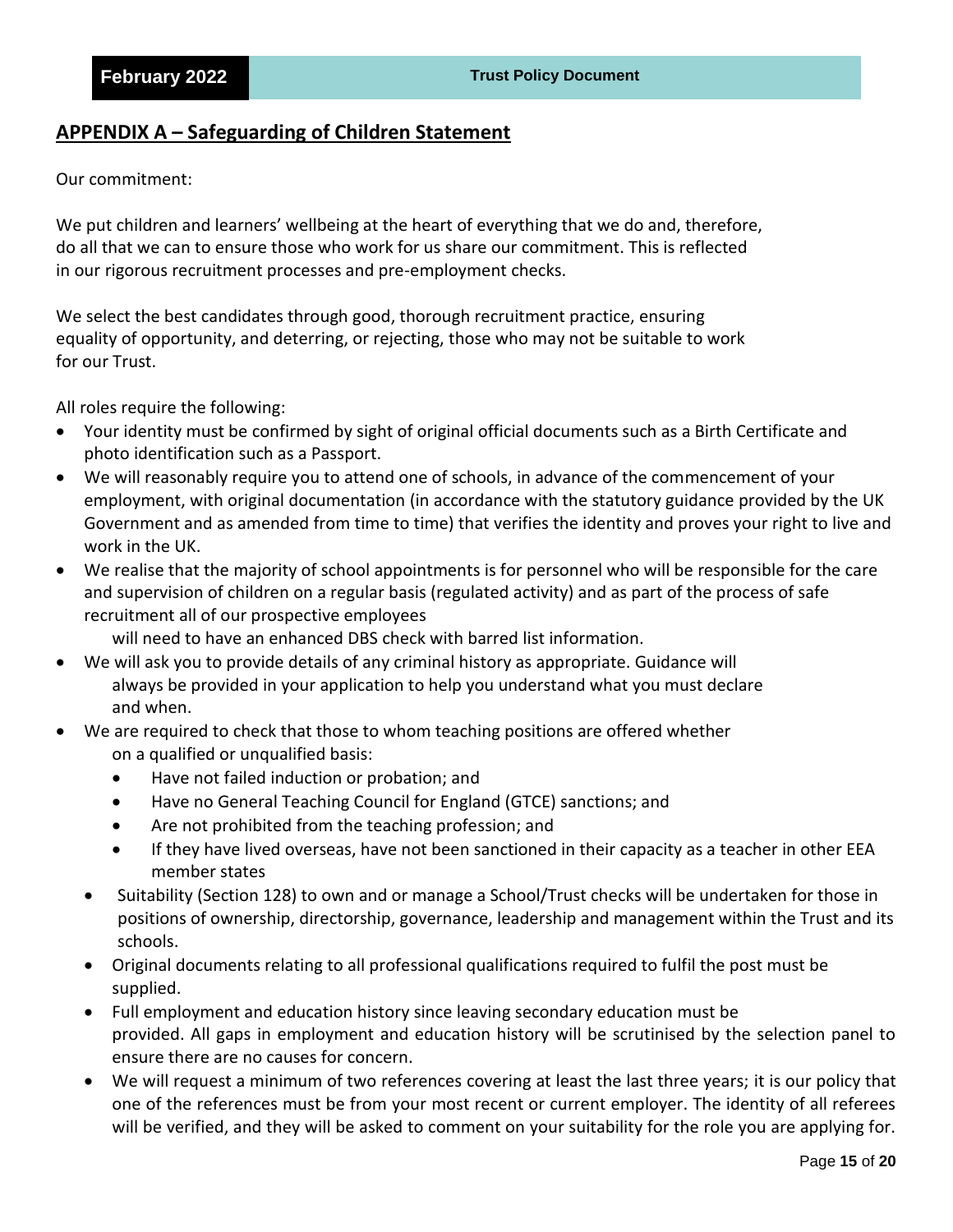We will aim to obtain references prior to interview so that any issues of concern raised can be explored further with the referee and taken up with you at interview.

- If you have worked or been resident overseas in the previous 5 years, we will ask you to a 'Certificate of Good Conduct' or equivalent rom the relevant authority in that country.
- It is our policy to ensure that any employee offered a post be confirmed as Fit to Work.
- We will consult any relevant records we hold which may provide additional information on your suitability.
- We reserve the right to take account of your presence in both public and social media in our selection decisions.
- Throughout selection, including at interview, the panel will probe your values and motivation for working with our Trust and our students.

You do not have to consent to these checks. However, if consent is withheld or revoked at any stage, we will be unable to proceed with your application. At all stages, information you provide us with will be treated in confidence and in full accordance with legal requirements.

#### **The Prospere Learning Trust is committed to safeguarding and promoting the welfare of children and young people and expects all staff and volunteers to share this commitment**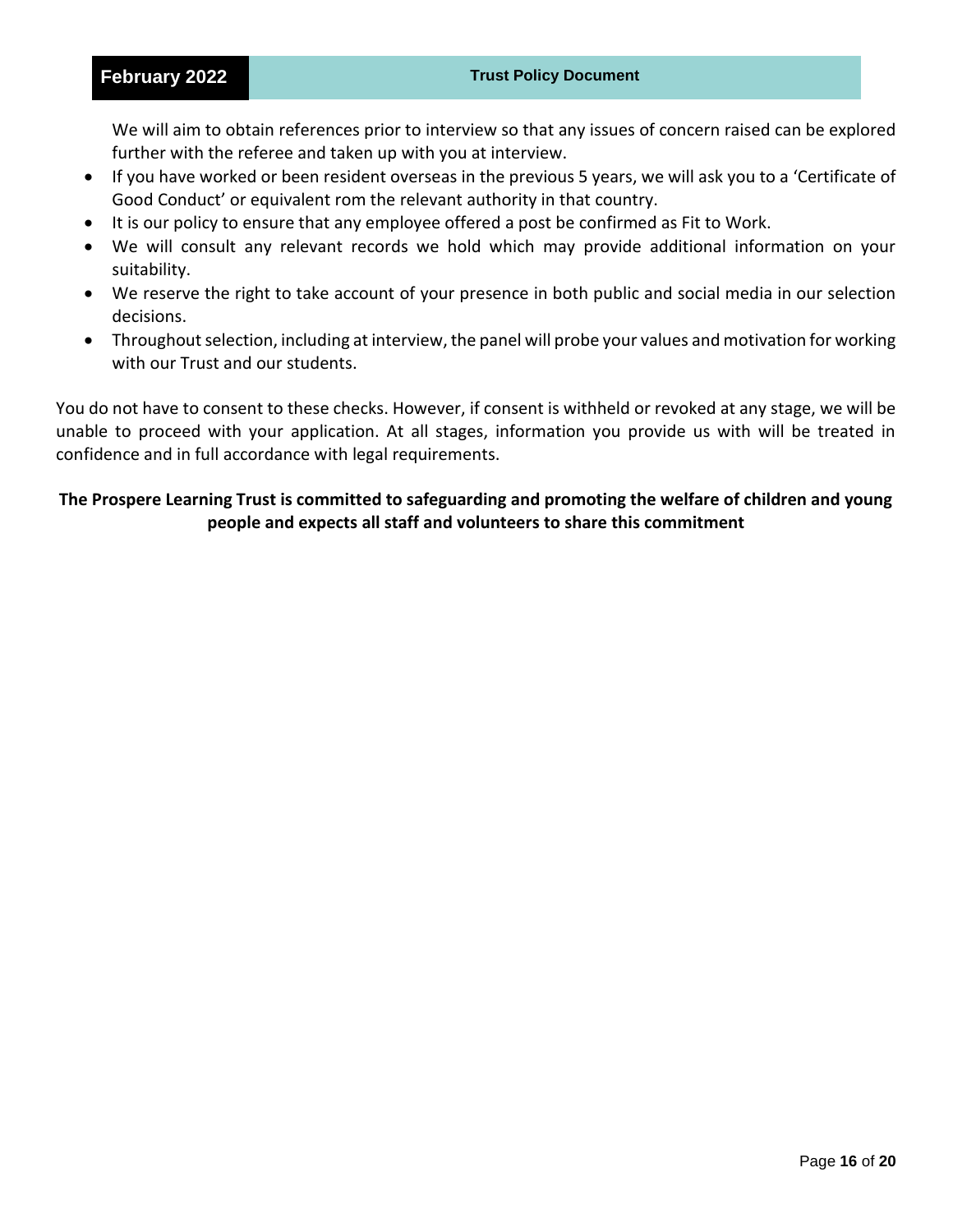### **APPENDIX B – Flowchart of DBS criminal record checks and barred list checks**

#### **(Keeping Children Safe in Education, September 2021)**

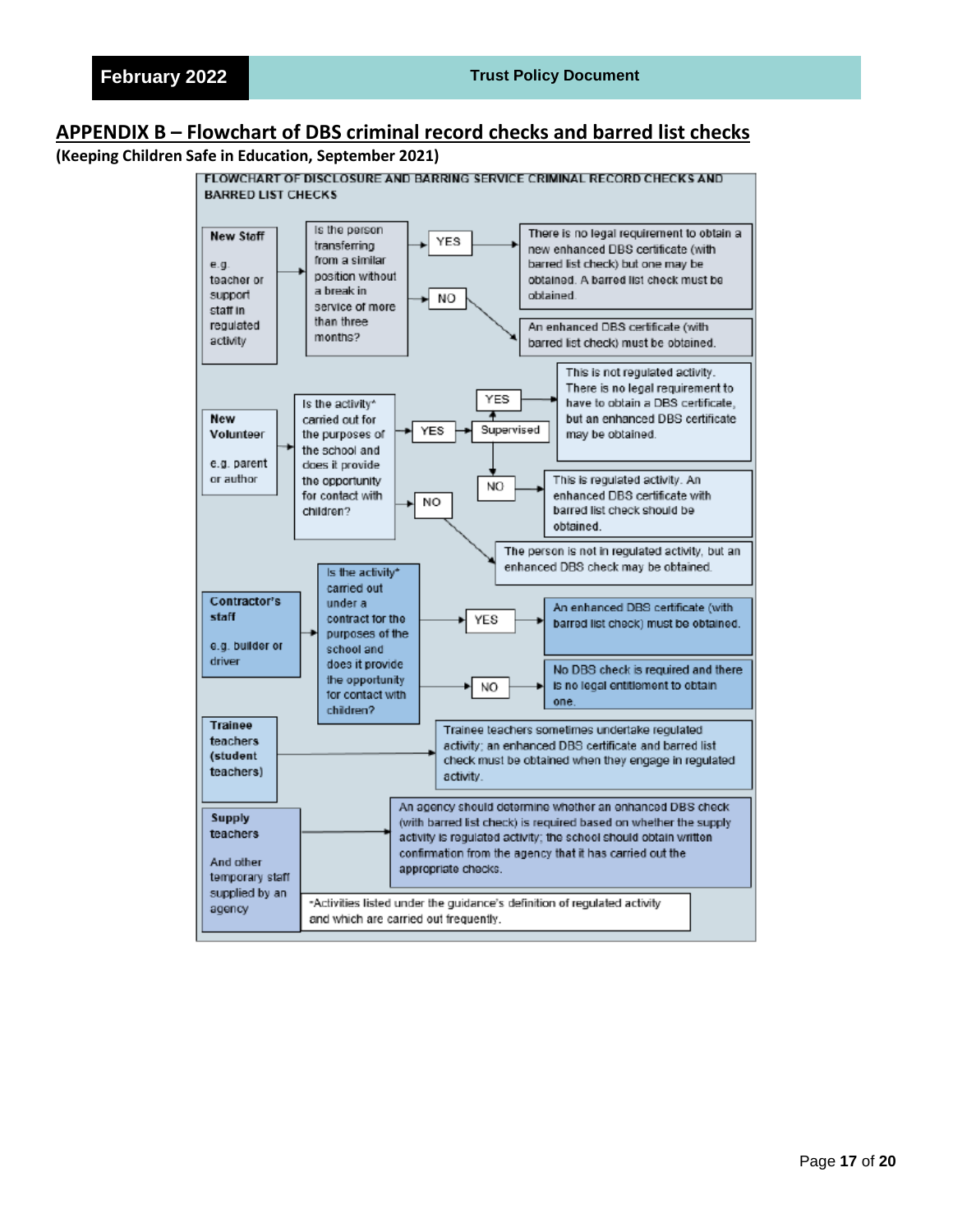#### **APPENDIX C – Guidance for Non-Employees**

Our processes for vetting adults who may be in regulated activity with children will adhere to Keeping Children Safe in Education guidance.

#### **Non-employees**

A wide range of adults work with our students who are not directly employed by us. These can be broadly categorised as follows:

- o Governors / Trustees
- o Initial Teacher Training students / Student Associates
- o Visitors and volunteers
- o Professional services engaged by us for various purposes

Any person in these categories who is not already known to us will be asked to verify their identity and will be accompanied as appropriate.

We also ensure that all such adults are appropriately vetted, with the outcomes of this process recorded in our Single Central Record as appropriate. The level of vetting required will be dependent upon whether the individual will be engaging in regulated activity. In summary, a person will be considered to be engaging in regulated activity if as a result of their work they:

- o Will be responsible, on a regular basis within the school, for teaching, training, instructing, caring for or supervising children; or
- o Will carry out paid, or unsupervised unpaid, work regularly in a school or college where that work provides an opportunity for contact with children; or
- $\circ$  Engage in intimate or personal care or overnight activity, even if this happens only once.
- $\circ$  Guidance for 'regular' is determined as more than three days in a period of 30 days.

#### **Trustees and Governors**

Verification that the individual is not prohibited under Section 128 provisions. This can be done via the Teacher Services system but for any regulated roles undergoing a DBS barred list check, this will also identify any section 128 direction. These checks are mandatory (as outlined in The School Governance Regulations 2016).

#### **Initial Teacher Training (ITT) Students**

The Initial Teacher Training (ITT) provider should ensure that an enhanced DBS certificate and barred list check is applied for when a place at a teacher training institution has been accepted by the student, so that disclosures are received prior to the trainee commencing the school-based elements of their training. We will request and record these DBS disclosure numbers before the trainees start to work within Trust schools.

In extenuating circumstances, the Headteacher may exercise their discretion to allow a trainee teacher to begin to work in school pending receipt of their DBS disclosure, provided that a check of the DBS barred lists has been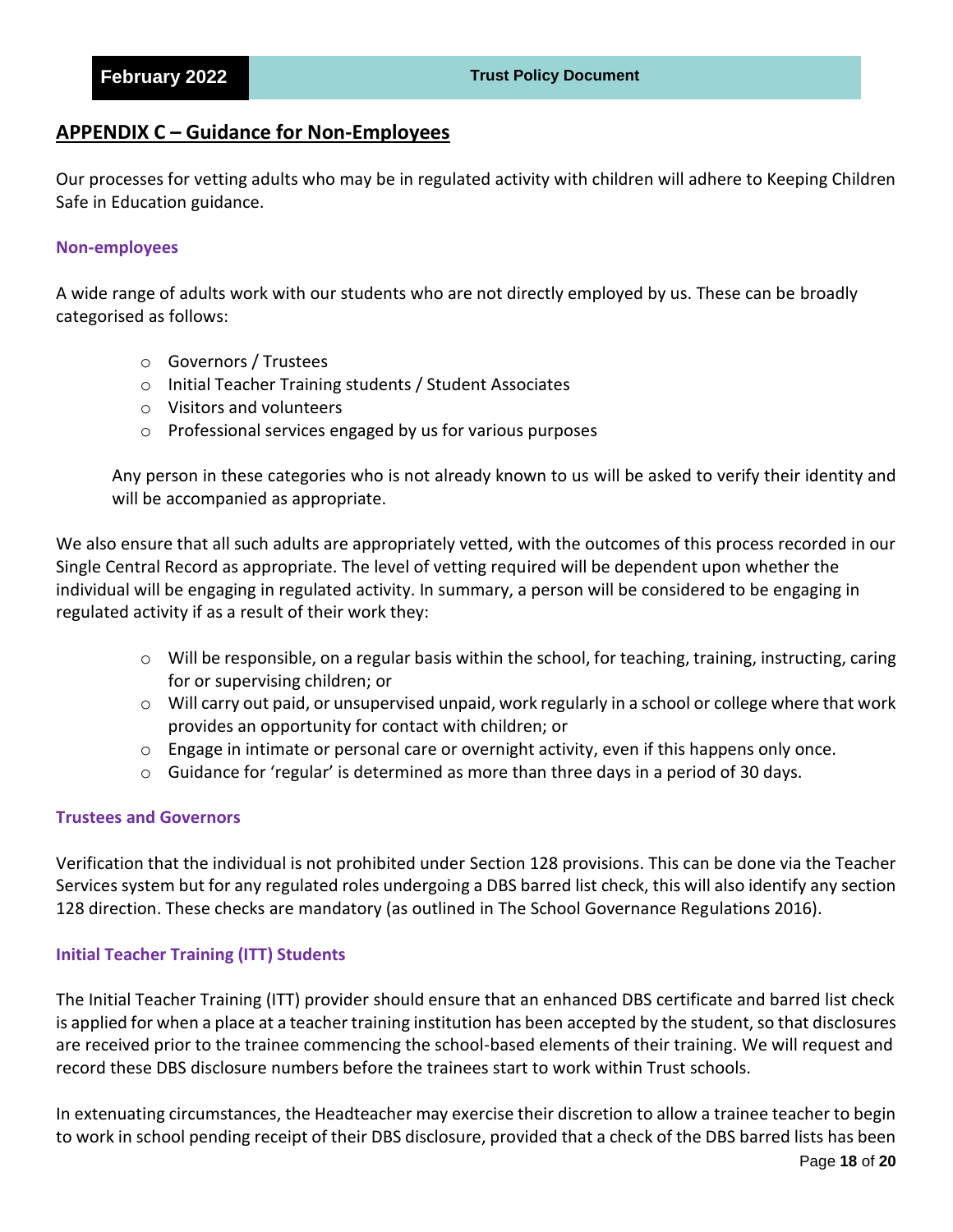completed. Where this is necessary, an appropriate risk assessment will be undertaken, and the individual will be appropriately supervised.

#### **Visitors and Volunteers**

We welcome visitors and volunteers to our schools and wish to create an atmosphere that is both welcoming and safe. Adults who come into school to meet staff and not to work with students will be asked to sign in at Reception and wear appropriate identification badges. They will not, however, be asked to go through any vetting or checking processes.

For the purpose of this document, 'Visitors and Volunteers' will henceforth refer to adults who come to work with or alongside our students, but who are not paid to provide any specific service. In such circumstances, the following questions need to be asked:

- 1. Is the activity a regulated activity?
- 2. Is the activity carried out for the purposes of the school and does it give the opportunity for contact with children?

If the answer to either of these questions is no, then there is no requirement to complete additional checks.

If the answer to **both questions** is 'yes' we will ask:

3. Will the person be supervised?

If the answer is yes, there is no requirement to initiate an enhanced DBS check. If the person will not be supervised, then we will enquire an enhanced DBS check. The person can only start work with us pending the arrival of their DBS disclosure if:

 $\circ$  They hold a recent DBS disclosure from another service provider (normally less than 3 months) and they have had continuity of service since this process was completed.

All staff must notify an appropriate member of SLT if they wish to bring a visitor or volunteer into school to work with our students. Authorisation must be received before arrangements can be formalised.

All visitors and volunteers are expected to sign in at Reception through the appropriate signing in system and wear identification.

#### **Professional Services**

We will from time to time invite adults to work in our schools to provide a specific service (e.g. music tuition, sports coaching, invigilation, cleaning etc.). In such circumstances, the same processes will be applied as for visitors and volunteers.

Where these arrangements are predictable or longstanding, specific arrangements are made well in advance and recorded on the SCR. Some examples are explained below.